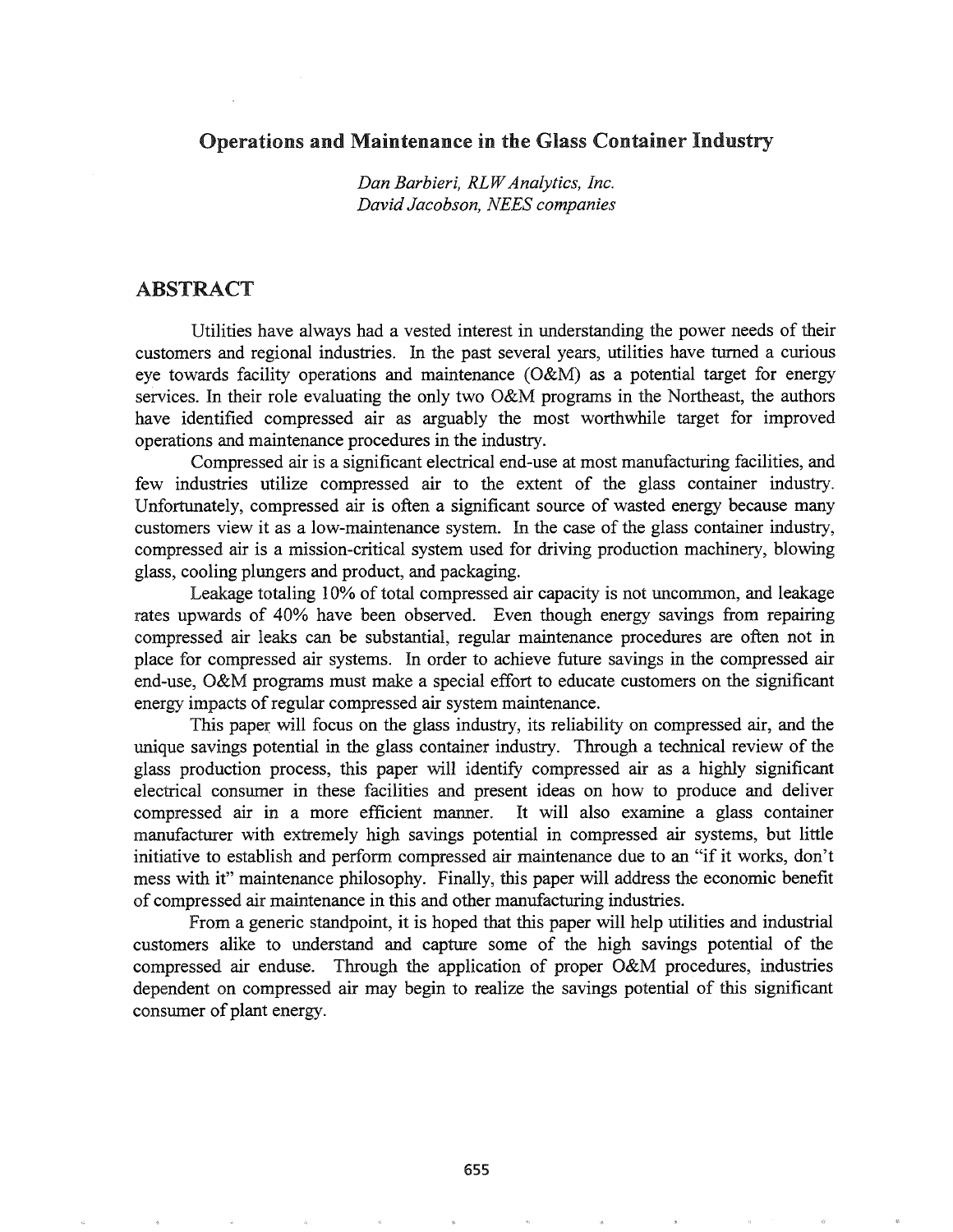# Defining O&M

It is useful to begin by developing a working definition of O&M measures. The following multi-faceted definition of O&M has appeared in several sources, although it most likely has its origins at Pacific Northwest National Laboratory (Parker et al. 1993). According to this definition, an item or activity can be considered O&M if it meets one or more of the following criteria:

- Any item or activity that will bring equipment back into its original design and specification,
- A repetitive activity,
- A low cost item that can be installed or performed by the O&M staff, although it may be contracted,
- An activity that is financed as an expense rather than capital,
- An item or activity that has a simple payback of less than one year, and
- An activity affecting the operation of equipment: set points, schedules, control settings, and procedures.

This useful definition reflects the essential characteristics of O&M without unnecessarily excluding non-traditional examples.

# The Glass Container Industry

The Glass Packaging Institute (GPI) is the North American trade association for the glass container manufacturing industry. GPI member companies manufacture glass containers for a wide variety of product lines, including food, beverages, toiletries, perfume, cosmetics and medicine, and employ over 20,000 men and women in glass manufacturing plants in 24 states.

The GPI touts the glass container as a superior package due to its clarity, inertness and recyclability. Since a glass container is 100 percent recyclable, an old glass container can be made into a new glass container infinitely. The four principal ingredients in the glass container are sand, limestone, soda ash, and cullet, which is used or broken glass. Only sand is used more than cullet as a raw material in making new containers, and the other three ingredients are plentiful domestically. Cullet permits manufacturers to reduce energy input to their furnaces, since for every 10 percent of recycled glass used to make glass containers, up to 2-3 percent of the total energy used can be saved (GPI 1999).

Approximately 35 percent of all glass containers available to consumers are recycled. Over 35 billion glass containers were manufactured in the United States in 1997 (U.S. Census Bureau 1998).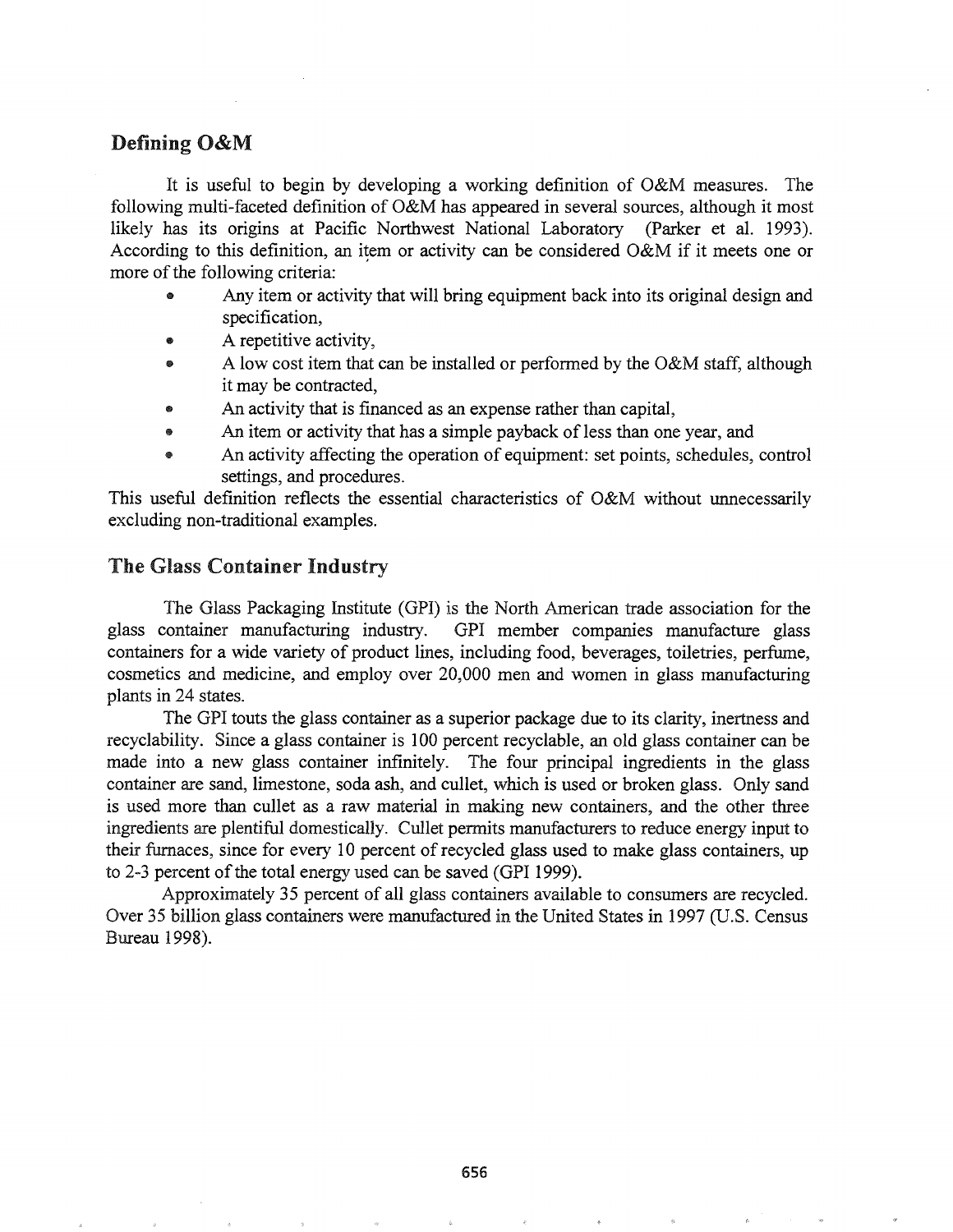#### The Manufacturing Process

Figure 1 displays a process flow diagram of the glass container manufacturing process (Brown, Hamel & Hedman 1996). As seen in the diagram, the typical manufacturing of glass containers can be broken into ten separate operations. At each stage of the manufacturing process, arrows depict all material transfers either into or out of the production step.



Figure 1. Process Flow Diagram of the Glass Container Industry (Brown, Hamel & Hedman 1996, 249)

First, the ingredients are mixed mechanically (1) and sent to melting furnace (2) where they are fused at high temperatures. The molten glass is boiled down, skimmed, and cooled slightly in a refining process (3). Refined glass exits the forehearth (4) as a condensed gob of hot glass. The gob is formed into shape (5), annealed (6) to relieve stress caused by manipulation, then slowly cooled. The finishing process (7) involves straightening of the solidifying mass and rejection of substandard containers. Finished containers are then packaged for shipment (8), while cullet recovered along the way is quenched (9) and crushed (10) for reuse at the beginning of the process. Table 1 details the energy and mass transfers in each operation per one pound of finished glass product.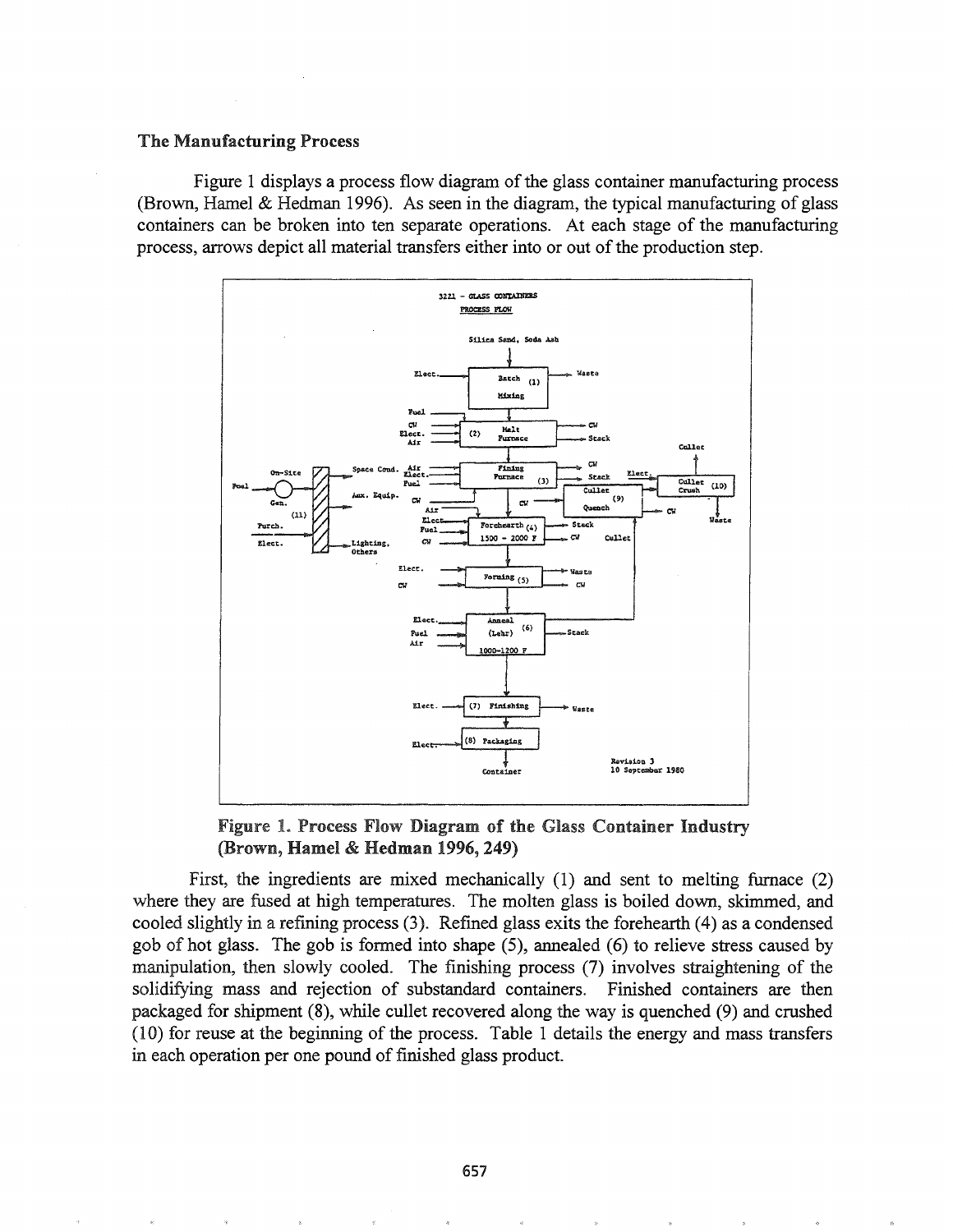|    | INDUSTRY 3221 - GLASS CONTAINERS |       |                             | <b>INLET</b> |             |               |                           | <b>OUTLET</b> |             |               |
|----|----------------------------------|-------|-----------------------------|--------------|-------------|---------------|---------------------------|---------------|-------------|---------------|
|    |                                  | TEMP  |                             | TEMP         | <b>MASS</b> | <b>ENERGY</b> |                           | <b>TEMP</b>   | <b>MASS</b> | <b>ENERGY</b> |
| NO | <b>DESCRIPTION</b>               | (F)   | <b>FLOW</b>                 | (F)          | (LB)        | (BTU)         | FLOW                      | (F)           | (LB)        | (BTU)         |
| 1  | <b>MIXING</b>                    | 75    | <b>SILICA SAND</b>          | 75           | 0.640       | 0.0           | <b>BATCH</b>              | 75            | 1.320       | 0.0           |
|    |                                  |       | SODA ASH                    | 75           | 0.200       | 0.0           | <b>WASTE</b>              | 75            | 0.020       | 0.0           |
|    |                                  |       | MGCACO32                    | 75           | 0.190       | 0.0           | HEAT LOSSES               |               |             | 39.2          |
|    |                                  |       | CACO3                       | 75           | 0.060       | 0.0           |                           |               |             |               |
|    |                                  |       |                             |              |             |               |                           |               |             |               |
|    |                                  |       | CRUSHED CULLET              | 75           | 0.200       | 0.0           |                           |               |             |               |
|    |                                  |       | <b>WATER</b>                | 75           | 0.050       | 0.0           |                           |               |             |               |
|    |                                  |       | <b>ELECTRICITY</b>          |              |             | 39.2          |                           |               |             |               |
| 2  | <b>MELTING FURNACE</b>           | 2,800 | <b>BATCH</b>                | 75           | 1.320       | 0.0           | <b>MOLTEN GLASS</b>       | 2.800         | 1.260       | 1.100.0       |
|    |                                  |       | COOLING WATER IN            | 75           | 2.000       | 0.0           | COOLING WATER OUT         | 165           | 2.000       | 175.0         |
|    |                                  |       | AIR IN                      | 75           | 4.860       | 0.0           | <b>STACK</b>              | 1,300         | 4.920       | 1,000.0       |
|    |                                  |       | FUEL                        |              |             | 4.400.0       | <b>HEAT LOSSES</b>        |               |             | 2.137.5       |
|    |                                  |       | <b>ELECTRICITY</b>          |              |             |               |                           |               |             |               |
|    |                                  |       |                             |              |             | 117.5         |                           |               |             |               |
|    |                                  |       | <b>ENDOTHERMIC REACTION</b> |              |             | $-105.0$      |                           |               |             |               |
| 3  | <b>REFINING</b>                  | 2,300 | <b>MOLTEN GLASS</b>         | 2,800        | 1.260       | 1.100.0       | <b>REFINED GLASS</b>      | 2,300         | 1.260       | 900.0         |
|    |                                  |       | COOLING WATER IN            | 75           | 0.300       | 0.0           | COOLING WATER OUT         | 175           | 0.300       | 25.0          |
|    |                                  |       | AIR IN                      | 75           | 1,300       | 0.0           | <b>STACK</b>              | 1,000         | 1.300       | 320.0         |
|    |                                  |       | <b>FUEL</b>                 |              |             | 185.0         | HEAT LOSSES               |               |             | 69.4          |
|    |                                  |       | <b>ELECTRICITY</b>          |              |             | 29.4          |                           |               |             |               |
|    |                                  |       |                             |              |             |               |                           |               |             |               |
| 4  | FOREHEARTH                       | 1.740 | <b>REFINED GLASS</b>        | 2.300        | 1.260       | 900.0         | CONTAINER GOB             | 1,740         | 1.260       | 670.0         |
|    |                                  |       | COOLING WATER IN            | 75           | 0.300       | 0.0           | COOLING WATER OUT         | 175           | 0.300       | 30.0          |
|    |                                  |       | AIR IN                      | 75           | 2.440       | 0.0           | <b>STACK</b>              | 1,700         | 2.440       | 570.0         |
|    |                                  |       | <b>FUEL</b>                 |              |             | 450.0         | <b>HEAT LOSSES</b>        |               |             | 109.4         |
|    |                                  |       |                             |              |             |               |                           |               |             |               |
|    |                                  |       | <b>ELECTRICITY</b>          |              |             | 29.4          |                           |               |             |               |
| 5  | FORMING                          | 900   | <b>CONTAINER GOB</b>        | 1,740        | 1.260       | 670.0         | HOT CONTAINER             | 900           | 1.200       | 320.0         |
|    |                                  |       | COOLING WATER IN            | 75           | 3.400       | 0.0           | COOLING WATER OUT         | 175           | 3.400       | 334.0         |
|    |                                  |       | <b>ELECTRICITY</b>          |              |             | 278.8         | <b>CULLET</b>             | 900           | 0.060       | 16.0          |
|    |                                  |       |                             |              |             |               | <b>HEAT LOSSES</b>        |               |             | 278.8         |
|    |                                  |       |                             |              |             |               |                           |               |             |               |
| 6  | <b>ANNEAL</b>                    | 1,200 | HOT CONTAINER               | 900          | 1.200       | 320.0         | <b>CONTAINER</b>          | 75            | 1.130       | 0.0           |
|    |                                  |       | AIR IN                      | 75           | 1.850       | 0.0           | <b>STACK</b>              | 1,200         | 1.850       | 430.0         |
|    |                                  |       | <b>FUEL</b>                 |              |             | 600.0         | <b>CULLET</b>             | 1,100         | 0.070       | 25.0          |
|    |                                  |       | <b>ELECTRICITY</b>          |              |             | 55.8          | HEAT LOSSES               |               |             | 520.8         |
|    |                                  |       |                             |              |             |               |                           |               |             |               |
| 7  | <b>FINISHING</b>                 | 75    | <b>CONTAINER</b>            | 75           | 1.130       | 0.0           | <b>FINISHED CONTAINER</b> | 75            | 1.000       | 0.0           |
|    |                                  |       | <b>ELECTRICITY</b>          |              |             | 27.9          | <b>WASTE GLASS</b>        | 75            | 0.130       | 0.0           |
|    |                                  |       |                             |              |             |               | <b>HEAT LOSSES</b>        |               |             | 27.9          |
|    |                                  |       |                             |              |             |               |                           |               |             |               |
| 8  | <b>PACKAGING</b>                 | 75    | <b>FINISHED CONTAINER</b>   | 75           | 1.000       | 0.0           | FINISHED CONTAINER        | 75            | 1.000       | 0.0           |
|    |                                  |       | <b>FUEL</b>                 |              |             | 157.0         | HEAT LOSSES               |               |             | 175.4         |
|    |                                  |       | <b>ELECTRICITY</b>          |              |             | 18.4          |                           |               |             |               |
|    |                                  | 75    |                             |              |             |               |                           |               |             |               |
| 9  | <b>CULLET QUENCH</b>             |       | COOLING WATER IN            | 75           | 0.500       | 0.0           | COOLING WATER OUT         | 175           | 0.500       | 40.5          |
|    |                                  |       | CULLET (ANNEALING)          | 1.100        | 0.070       | 25.0          | OUENCHED CULLET           | 75            | 0.130       | 0.0           |
|    |                                  |       | <b>CULLET (FORMING)</b>     | 900          | 0.060       | 16.0          | HEAT LOSSES               |               |             | 0.5           |
| 10 | CRUSHING                         | 75    | QUENCHED CULLET             | 75           | 0.130       | 0.0           | WASTE CULLET              | 75            | 0.030       | 0.0           |
|    |                                  |       | <b>ELECTRICITY</b>          |              |             | 19.6          | <b>CRUSHED CULLET</b>     | 75            | 0.100       | 0.0           |
|    |                                  |       |                             |              |             |               |                           |               |             | 19.6          |
|    |                                  |       |                             |              |             |               | HEAT LOSSES               |               |             |               |

Table 1. Detailed Energy and Mass Balance Per Pound of Glass Product (Brown, Hamel & Hedman 1996, 250-51)

Figure 2 shows where the electricity is being used in the processes detailed above in Table 1. Forty-five percent of the total electrical energy required to produce a container is consumed during the forming stage. The vast majority of this energy is used to compress air that moves machine parts and blows the final container. Figure 3 illustrates the *press-andblow* method typically employed to make glass containers. A *gob* of hot glass is dropped into a primary mold where it is pressed into a rough shape. The bottom half of the mold then is removed while a finishing mold is placed around the suspended *parison.* Finally, compressed air is blown into the hollowed parison to create the finished container.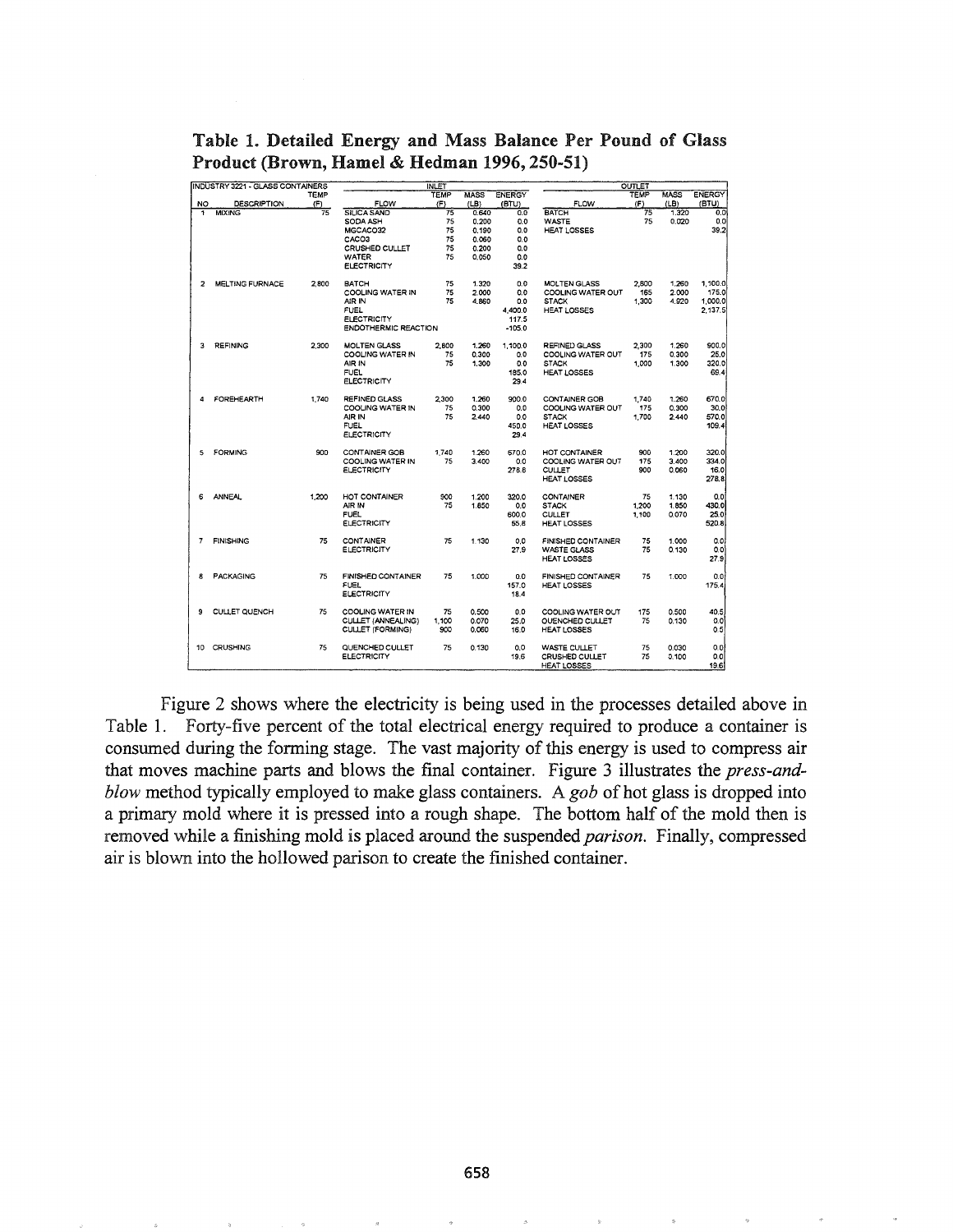





Figure 3. Manufacturing a Glass Container (Kingery 1960, 67)

Intuitively, we know that compressed air must be a significant electrical end-user at glass container facilities since it is the force that actually creates the finished product. Using data supplied by a utility in the Northeast, we compared the end-use distribution of the Stone, Clay and Glass industry (SIC32) to all other industries. Two findings immediately surfaced in Figure 4. First, the relative lighting and HVAC loads at SIC32 facilities were at most *half* of all other industries, with which those of us that have been inside glass factories would agree. And second, SIC32 facilities use approximately *twice* the amount of compressed air and process equipment electricity than all other industries.



# Figure 4. Comparison of Electrical End Usage in the Stone, Clay and Glass Industry to All Other Industries

Unfortunately, this data represents the Stone, Clay and Glass industry as a whole; enduse data was not available for the glass container sub-segment. However, it should be noted that the glass container industry consumed 10% and other glass industries used another 21%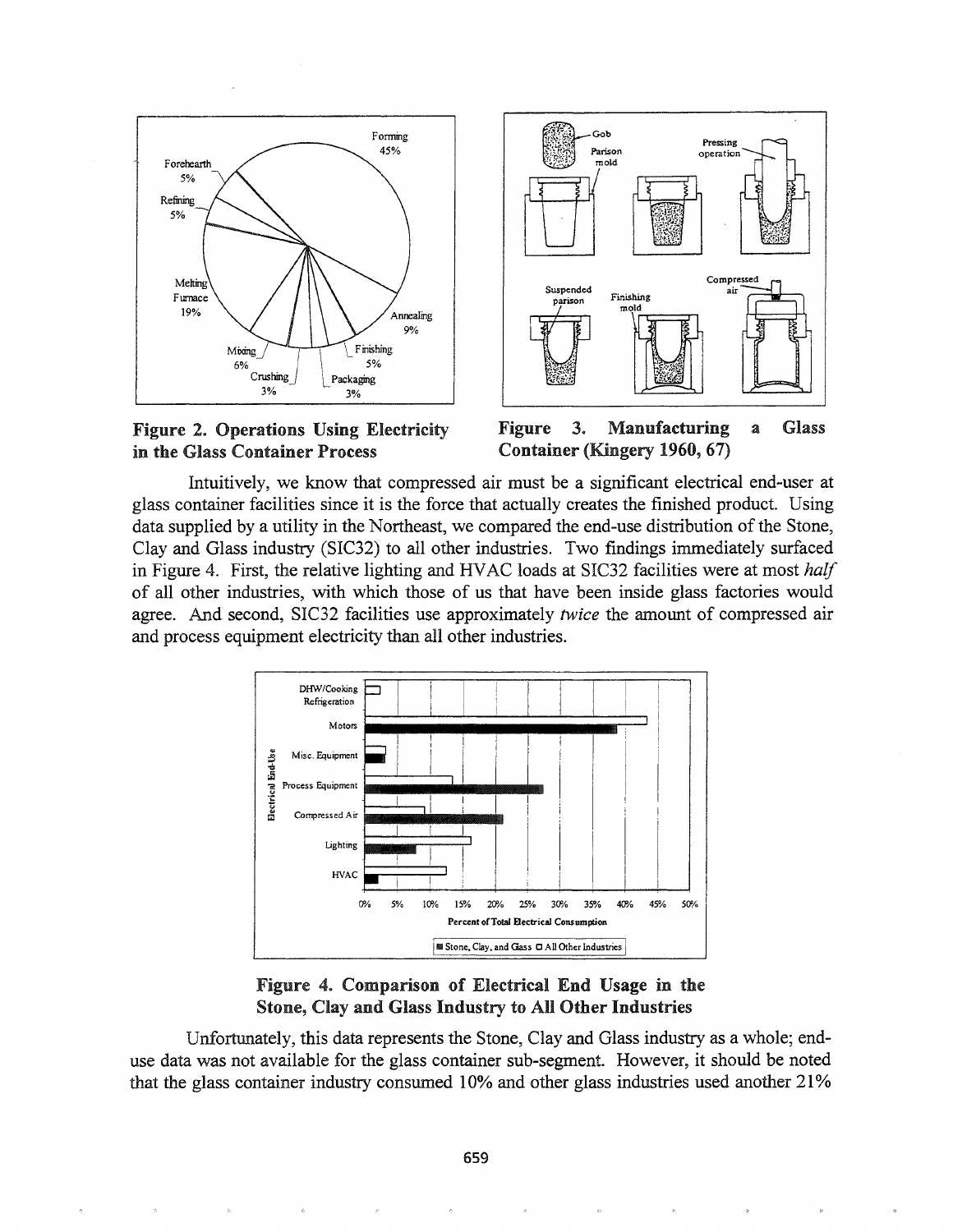of the 37,306 million kWh purchased by the Stone, Clay and Glass industry in 1996 (U.S. Census Bureau 1996).

#### Lessons Learned at a Glass Container Facility

Figure 5 shows the energy and demand history at a large glass container manufacturer in the Northeast. In an average month, this plant maintains a fairly steady 91% load factor while consuming 5,300 MWh at 8.1 MW of demand. As seen in the figure, there is little seasonal variation at this facility. In a typical year, this facility consumes 63.9 GWh of energy at total electric cost of approximately 4.8 million dollars.



Figure 5. Monthly Energy and Demand at a Glass Container Facility

An energy audit performed at this facility in 1997 estimated that the central compressed air system consumes 13.4 OWh per year, or 21% of the facility's total electrical usage, with a total capacity of over 20,000 CFM. A comprehensive leak survey was performed which concluded that an estimated 20% leakage rate was present in the compressed air system. The audit firm estimated that repairing these leaks would result in savings totaling 2,065 MWh per year, or approximately 15% of the original electrical usage. The audit report called for the following actions to be taken at this facility:

- a comprehensive leak survey,
- adjustment of pressure regulators,
- correction of piping bottlenecks,
- cleaning condenser coils on the air dryer,
- adjusting system pressure to lowest acceptable level,
- e plugging the ends of open pipes,
- $\bullet$  installing blow-off nozzles<sup>1</sup> in the packaging area, and
- installing solenoid valves on carton opener machines.

<sup>&</sup>lt;sup>1</sup> Compressed air is commonly used as a motive force in a packaging process. Instead of the straight  $\frac{1}{4}$ " piping previously employed to eject cartons, amplifying nozzles may be employed to improve system efficiency and reduce compressed air consumption.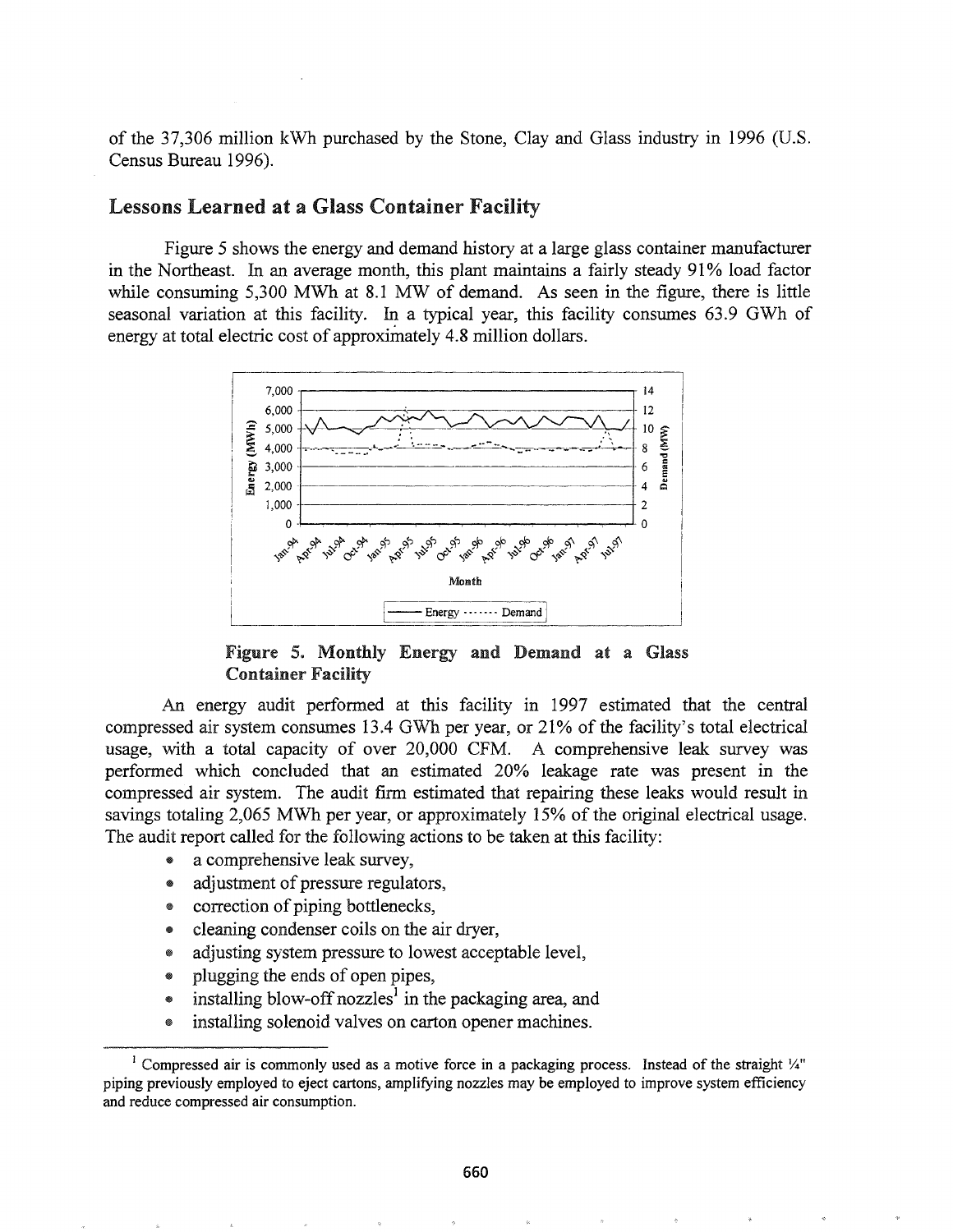Unfortunately, the audit did not actually quantify the leakage rate in the compressed air systems. Instead, after the comprehensive leak survey, an assumed 20% system leakage was used to develop savings for system-wide leak repair. The following excerpt confirms that this estimate is indeed commonplace in industry:

Of all of the maintenance failures [of compressed air systems], system leakage probably results in more lost compressed air energy than any other single factor. Plants have been observed where leakage losses are a modest 10 percent of the total compressed air capacity. Although this is "modest" by leakage standards, it is a significant annual dollar cost. Other plants have been observed with leakage rates in the range of 20 to 40 percent of total air usage. The cost of this leakage is high, avoidable, and reprehensible (Talbot 1993, 169).

To illustrate the economical impact of a simple small leak in a compressed air system, the author estimated the dollar cost of some air leakage examples for typical conditions in the following table. As seen in the table, several small leaks can have considerable financial impact. During the leak survey of the glass container facility, it was noticed that several workers had cut open the end of flexible compressed air hoses and permanently directed the output to cool themselves! While a deliberately cut hose is certainly not a "leak", it illustrates how compressed air is viewed by many as a "free" resource. Though seemingly insignificant at a plant with a \$400,000 monthly electric bill, eliminating ten open 3/8" hoses could potentially save this company \$137,000 per year.

| Equivalent<br>Hole Diameter | Leakage Rate<br>scfm | $103$ scf per year<br>(4,000 hrs) | Cost per year (40¢)<br>/ 1,000 cf) |
|-----------------------------|----------------------|-----------------------------------|------------------------------------|
| 1/64"                       | 0.25                 | 60                                | \$24                               |
| 1/32"                       | 0.99                 | 238                               | \$95                               |
| 1/16"                       | 3.96                 | 950                               | \$380                              |
| 1/8"                        | 15.86                | 3,806                             | \$1,522                            |
| 1/4"                        | 63.44                | 15,226                            | \$6,090                            |
| 3/8"                        | 142.74               | 34,258                            | \$13,703                           |

Table 2. Estimate of Annual Leakage Costs (Talbot 1993, 169)

Air at 100 psig. Orifice with sharp edges (Coefficient of flow =  $0.61$ ).

In the end, evaluators concluded that the leak reduction only saved 462,946 kWh annually,  $78\%$  less than the original estimate of  $2,065,252$  kWh. Many findings - including post-retrofit metering, review of pre-retrofit data, interviews with plant personnel, and indepth discussions with all engineers and contractors on the project - supported the conclusion that the original estimate was considerably overstated for this measure. '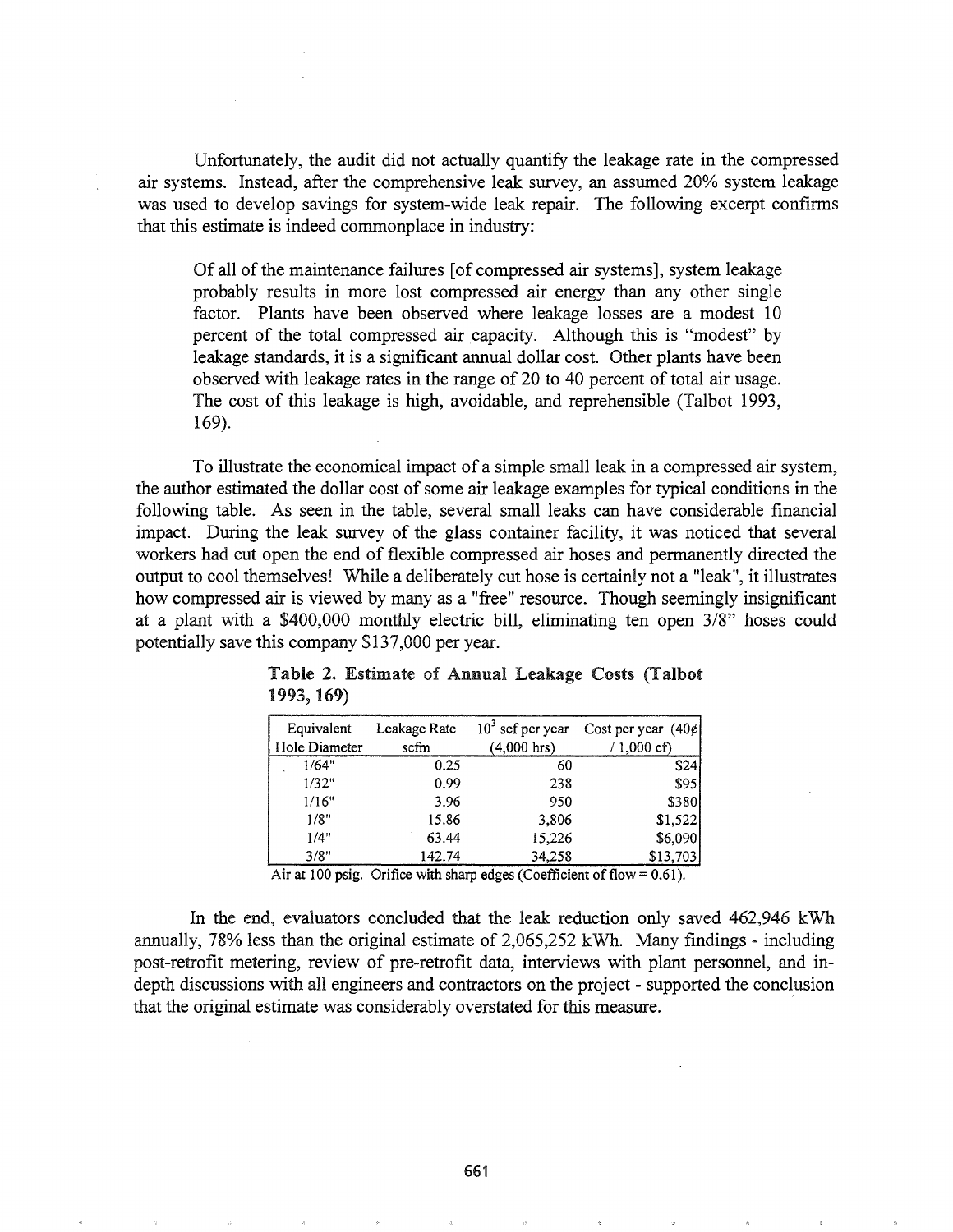| Annual Energy Savings (kWh) |           |           |            |  |  |  |  |
|-----------------------------|-----------|-----------|------------|--|--|--|--|
|                             | Tracking  | Evaluated | Evaluated/ |  |  |  |  |
| Measure Type                | Estimate  | Estimate  | Tracking   |  |  |  |  |
| Compr. Air                  | 2,873,101 | 783,490   | 27%        |  |  |  |  |
| <b>EMS</b>                  | 430,229   | 382,942   | 89%        |  |  |  |  |
| HVAC Maint.                 | 767,548   | 593,119   | 77%        |  |  |  |  |
| Lighting Ctrl.              | 390,354   | 554,435   | 142%       |  |  |  |  |
| Misc.                       | 88,195    | 70,956    | 80%        |  |  |  |  |
| Process                     | 1,063,892 | 1,208,126 | 114%       |  |  |  |  |
| Total                       | 5,613,320 | 3,593,068 | 64%        |  |  |  |  |

Table 3. Realization Rates for an O&M Program by Measure Type

Table 3 presents some results from the O&M evaluation which included the aforementioned glass bottle plant. As evidenced in the figure, the compressed air end-use suffered tremendously with a realization rate of only 27%. It should be noted that the bottle plant represented one of two large compressed air measures studied during this O&M program evaluation. At the other site, low flow nozzles had been proposed for a facility which previously used air from open-ended copper tubing as an ejection means in a production process. Unfortunately, the nozzles installed as part of the program failed to produce enough force to eject the parts, and the customer removed the majority of the nozzles. More preliminary research, or perhaps even testing, of the nozzles could have made this measure successful. In the end, the customer installed variable flow nozzles at this own initiative which met the needs of all his product.

### So What Can Be Done?

Compressed air is a significant electrical end-use at many manufacturing facilities, but unfortunately, it is often a large source of wasted energy. While interviewing utility and industry personnel for an O&M baseline study, the authors have identified numerous instances where interviewees have suggested compressed air systems as an end-use that can benefit from improved O&M. Interviewees often state that compressed air systems are a big energy user and are often oversized and universally leaky. One subject referred to a compressed air project that saved ten thousand dollars a month through plugged air leaks.

Another suggestion was that industry requires significant education on operations and maintenance. Consistently, it was commented that to really impact O&M, it is not effective for utilities and energy service companies to merely offer financial incentives to end-users. It was emphasized that education and training in how to properly perform O&M on equipment and systems may be paramount to a successful O&M program whose goal is to diminish its intervention over time. Yet training alone often is not sufficient to influence improved O&M, as these practices require the commitment of facility personnel. Some related suggestions included holding seminars, conducting breakfast training sessions, or generating a customer O&M newsletter. Some respondents suggested offering training courses at local colleges on O&M, or holding O&M certification classes or seminars at the utility. Literature or brochures specifying maintenance schedules or other specific equipment maintenance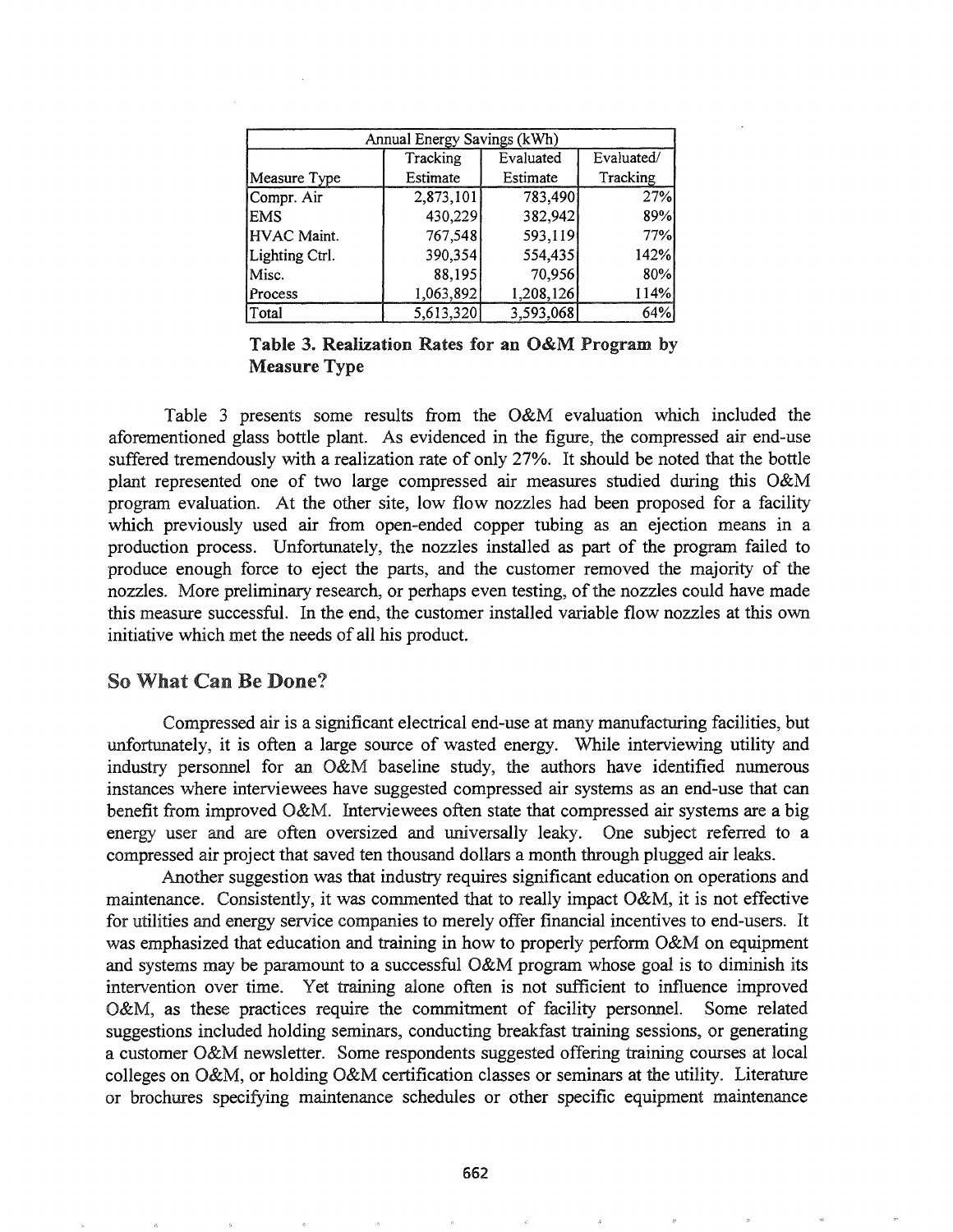issues may be an effective way of educating others also. Ultimately, getting maintenance staff to implement improved O&M on their own is a critical part of any market transformation effort, and education and training is a necessary component of that program design.

Manufacturing was identified as having a particular interest in O&M due to their high cost of operation. These customers are looking for ways to reduce their operating costs, of which energy comprises a significant portion. In fact, one respondent estimated that 15-20% of a manufacturer's budget is energy costs. Manufacturing was described as an open market that regularly looks at O&M as an integral part of increasing profits through reduced energy costs and potentially increased or enhanced production.

Utility personnel and audit engineers must be sympathetic towards the concerns of the large manufacturing customer. Manufacturers were nearly universally described as being primarily interested in manufacturing a product, with energy conservation or any other business considerations secondary to that goal. This may cause some manufacturers to be overly cautious about new O&M improvements that may inadvertently affect production. In the case of the bottle manufacturer: the only thing that mattered about the compressed air system at this facility was keeping it running well above demand. A momentary reduction in air delivery here would have meant discarding hundreds of ill-formed bottles as the pressure drop reached the bottle forming machines. As such, maintenance personnel were highly unreceptive to the idea of changing the compressed air system in any way. Some people close to this project attributed this "if it works, don't fix it" mindset as stemming from management at this plant.

In short, there are many substantial barriers to overcome in getting manufacturers to understand the consequences of poor compressed air system operation, while still ensuring uninterruptable compressed air delivery. The challenge for these customers is to focus O&M on items that ultimately will increase the performance of their production and positively impact their core business.

#### The Compressed Air Challenge

The U.S. Department of Energy (DOE) kicked-off of the Compressed Air Challenge on January 13, 1998. This program is a public/private initiative to promote the efficiency of compressed air systems, a power source which is considered industry's "fourth utility." Optimization of these systems promises improvements of 20-50% based on "best practices." The Compressed Air Challenge will work to 1) improve the efficiency and productivity of U.S. industries, 2) form a public/private partnership to deliver information and technical advice, 3) work with existing market structures to effect a transformation of the market, and 4) contribute to meeting U.S. Climate Change goals.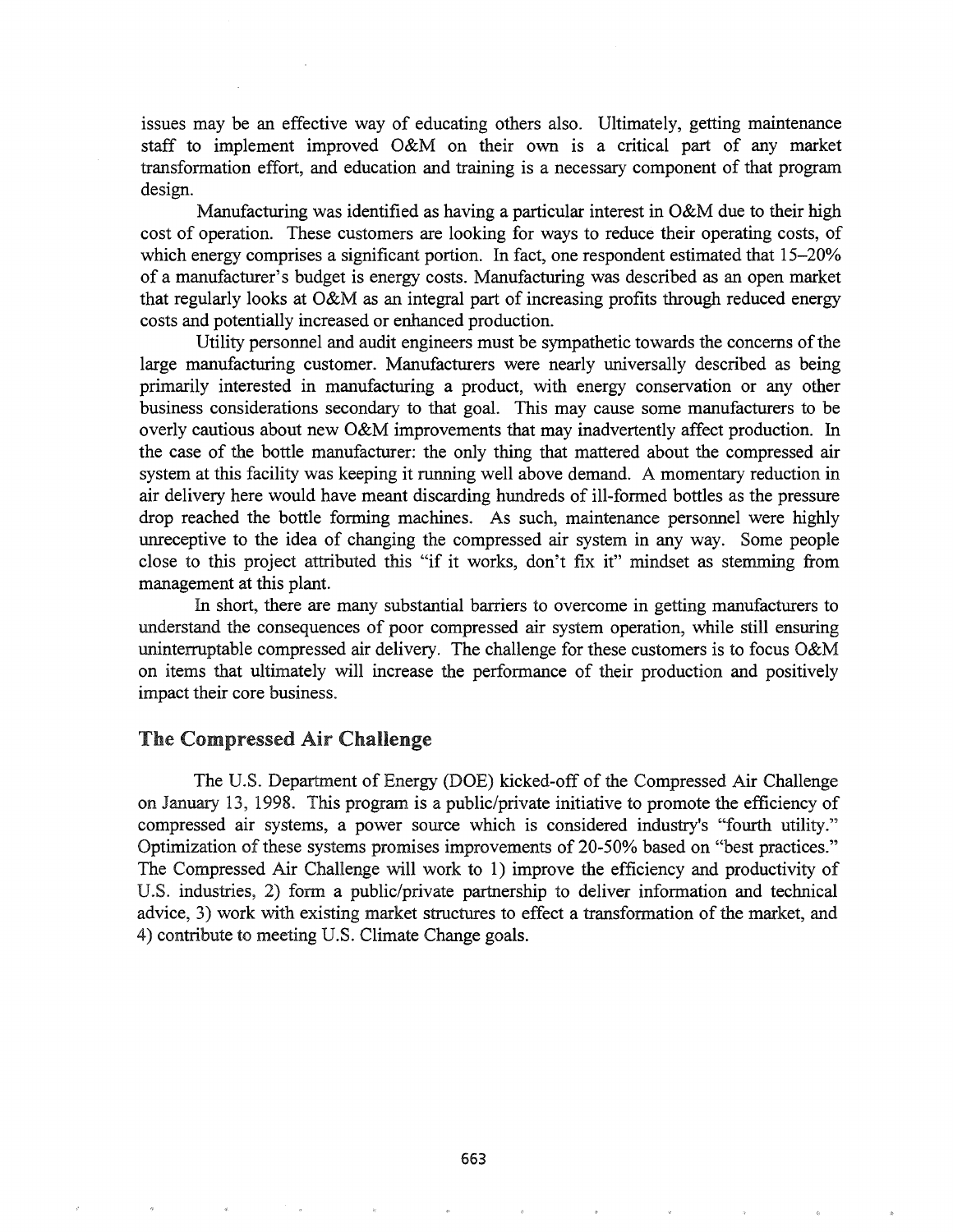The Compressed Air Challenge offers five key recommendations to users of compressed air (OIT 1999):

- 1. *Calculate compressed air as a cost of production.* Compressed air is considered industry's fourth utility, but is seldom considered as a contributing cost of production. Instead, compressed air costs are typically blended into overhead and often thought of as "free." Such ambiguity can hide cost savings that can positively impact your bottom-line and affect your ability to account for production costs.
- 2. *Control the energy costs at the source.* Existing compressed air systems in the United States consume an estimated 90 billion kWh/year of electricity. The energy being used to produce and treat compressed air can be substantial. Even the smallest compressed air system can be a relatively large source of energy consumption and cost.
- *3. Balance your compressed air system and save.* Many of today's compressed air systems have been "pieced together" over the years in an attempt to meet the growing needs of production and facility expansion. The result is often an unbalanced system with various components negatively interacting to create artificial demands and poor air quality. This missed opportunity can have a great impact on both man-hours and production.
- 4. *Sharpen your competitive edge.* Compressed air is vital to the operation of nearly every industrial plant. An efficient compressed air system can increase productivity and ensure better product quality. The more reliable your compressed air system, the more cost effectively you can produce your product-not to mention on-time delivery and increased customer satisfaction.
- *5. Optimize your compressed air system.* Compressed air energy can cost seven to ten times more than electrical energy when it comes to doing mechanical or process related work. This valued form of energy is worth maximizing. An optimized system ensures that efficient and effective compressed air is available for the lowest possible cost with minimal environmental consequences.

# Conclusion

It should be clear that compressed air is a significant electrical end-use at many manufacturing facilities, but especially the glass container industry. Much work needs to be done to change the perception that compressed air is a low-maintenance system, or that air compressor energy is a production cost and not overhead. Substantial leakage rates upwards of 40% are present in industry today, and this leakage has a significant and *avoidable* economic impact on American manufacturing. It is hoped that efforts like the Compressed Challenge will help industry begin to realize the savings potential of this significant consumer of plant energy.